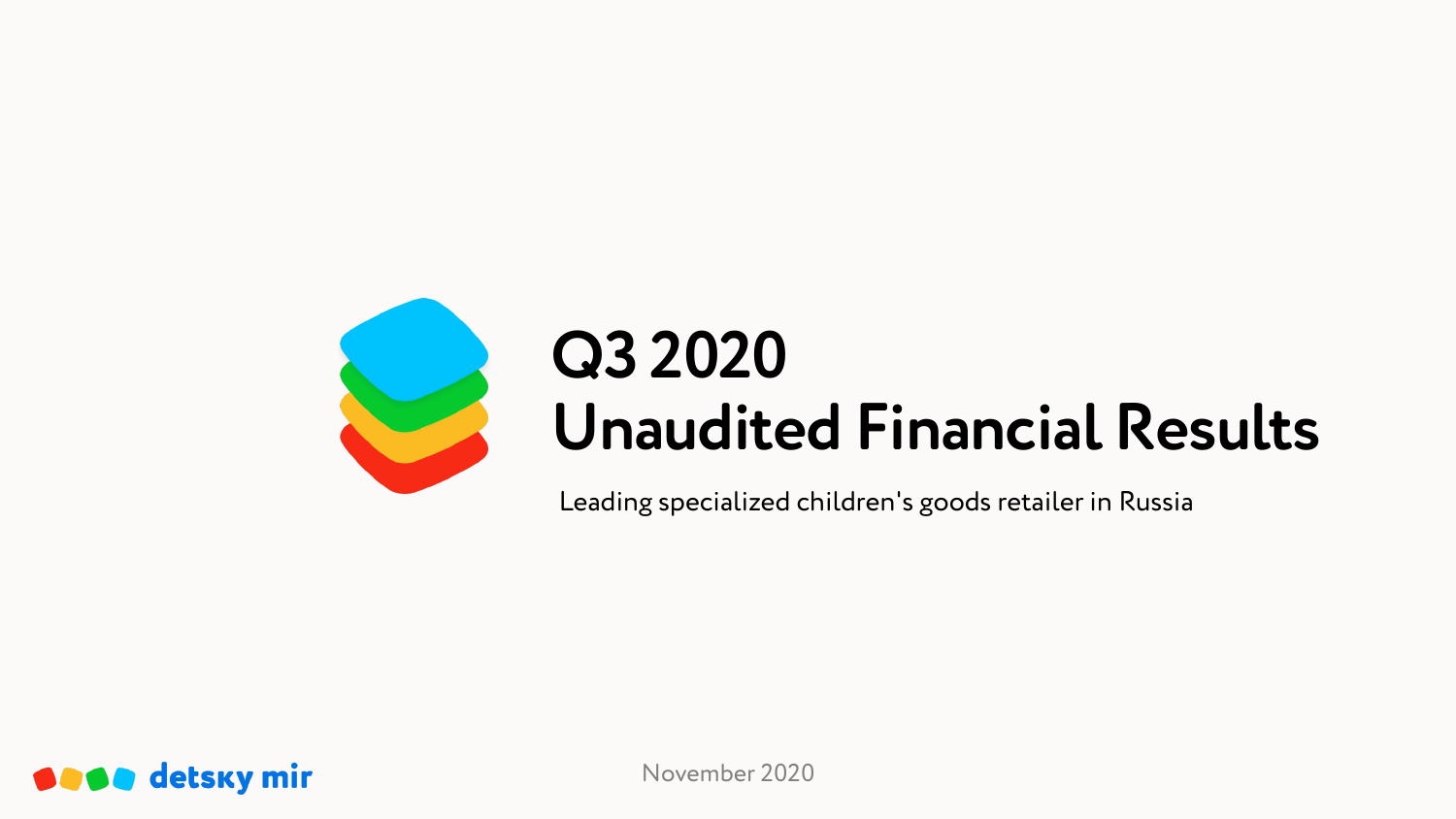# **Disclaimer**

#### THIS DOCUMENT IS NOT AN OFFER TO SELL OR A SOLICITATION OF AN OFFER TO SUBSCRIBE FOR OR PURCHASE ANY SECURITIES

Certain information in this document is forward-looking, and reflect Detsky Mir's current expectations and projections about future events, which reflect various assumptions made by Detsky Mir. These assumptions may or may not prove to be correct and no representation is made as to the accuracy of such information. By their nature, forward-looking statements involve known and unknown risk and uncertainty because they relate to future events and circumstances. These risks, uncertainties and assumptions could adversely affect the outcome and financial effects of the plans and events described herein. Forward-looking statements contained in this document regarding past trends or activities should not be taken as a representation that such trends or activities will continue in the future. Detsky Mir does not undertake any obligation to update or revise any forward-looking statements in this document, whether as a result of new information, future events or otherwise. You should not place undue reliance on forward-looking statements, which speak only as of the date of this document.

This document is strictly confidential to the recipient may not be distributed to the press or any other person, and may not be reproduced in any other form. No reliance may be placed for any purpose whatsoever on the information contained in this document or on its completeness. No representation or warranty, express or implied, is given by or on behalf of Detsky Mir or any of its directors, officers or employees or any other person as to the accuracy or completeness of the information contained in this document and no liability whatsoever is accepted by Detsky Mir or its affiliates, advisors, agents, directors, officers or employees nor any other person for any loss howsoever arising, directly or indirectly, from any errors or omissions of information or use of such information or otherwise arising in connection therewith.

This document does not constitute an offer of securities for sale in the United States of America. Neither this document nor any copy of it, nor the information contained herein, in whole or in part, may be taken or transmitted into, or distributed, directly or indirectly in or to the United States. Any failure to comply with this restriction may constitute a violation of U.S. securities laws. No securities of Detsky Mir have been or will be registered under the United States Securities Act of 1933 or the securities laws of any state of the United States, and unless so registered may not be offered or sold except pursuant to an exemption from, or in a transaction not subject to, the registration requirements of the Securities Act and applicable state securities laws.

This document is only addressed to persons in member states of the European Economic Area who are "qualified investors" within the meaning of Article 2(1)(e) of the Prospectus Directive (Directive 2003/71/EC and amendments thereto). In addition, in the United Kingdom, this document is only directed at (1) qualified investors who are investment professionals falling within Article 19(5) of the Financial Services and Markets Act 2000 (Financial Promotion) Order 2005 (the "Order") or high net worth entities falling within Article 49(2)(a)-(d) of the Order or (2) persons to whom it may otherwise lawfully be communicated.

This document is not an offer or an invitation to make offers or advertisement of securities in the Russian Federation.

## **SASA** detsky mir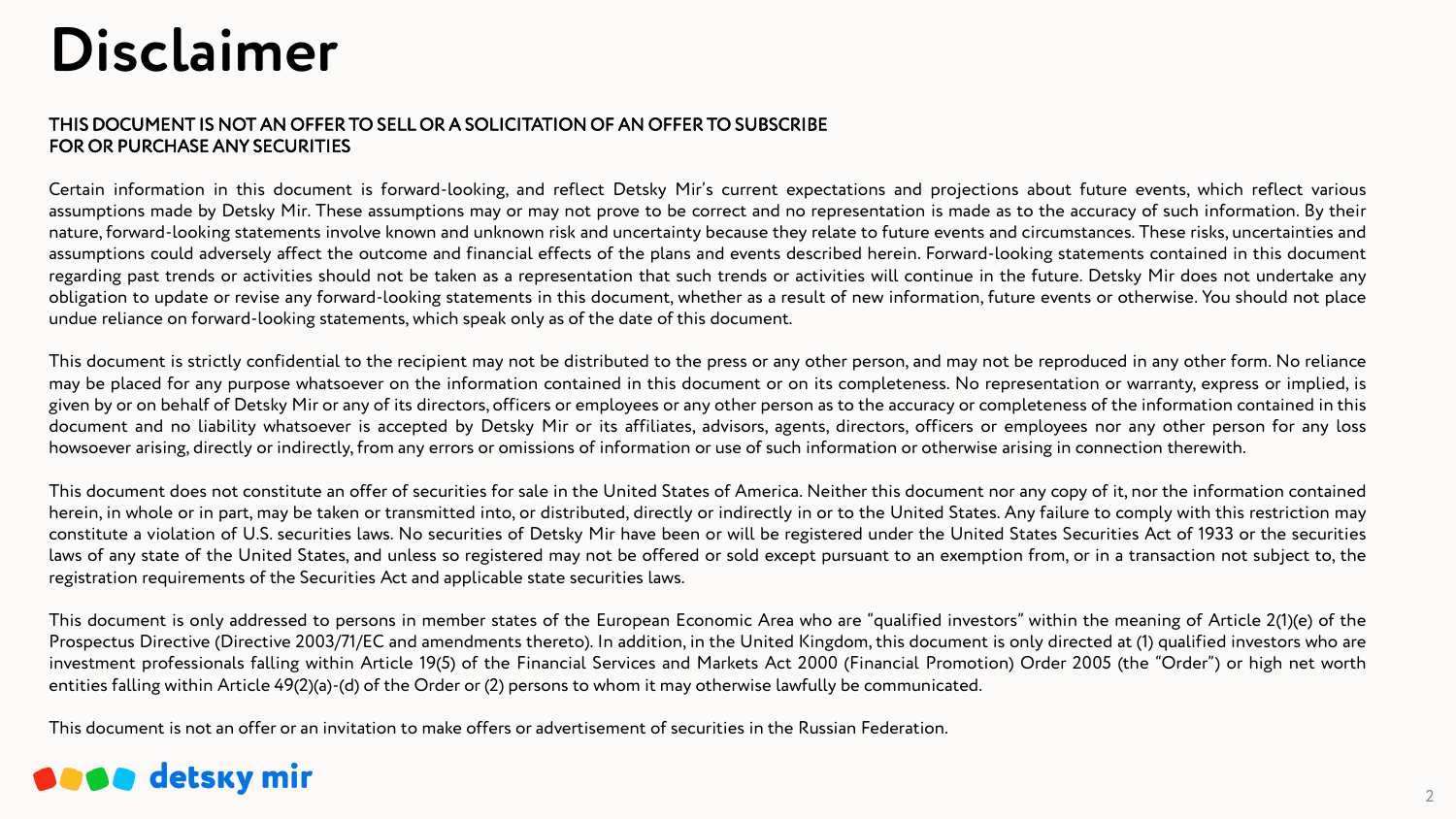

**1** Accelerated top-line growth **3** Continuous retail chain expansion **5** Strong cash flow conversion Explosive online sales growth **2** Superior EBITDA margin **4**

- $\blacksquare$  Total sales growth accelerated to 13.5% in Q3 2020 (over 16% YoY total sales growth in October)
- 4.4% LFL sales growth (Russia) in Q3 2020 with 5.9% LFL ticket growth (8% YoY LFL sales growth in October with 4.0% LFL traffic growth)
- 2.4x YoY online sales growth in Q3 2020 (2.4x YoY online sales growth in October)
- Online share grew by 2.1x YoY to 21.4% in Q3 2020 (27% online share in October)
- 10 new DM and 2 new Zoozavr stores opened in Q3 2020 (+8.1% YoY of selling space)
- At least 40 new DM stores, as well as 10 new Zoozavr and 10 Detmir PUP stores are expected to be opened in Q4 2020
- Reduced SG&A cost margin by 1.2 p.p. YoY to 17.9% in Q3 2020
- Adjusted EBITDA margin up by 1.2 p.p. YoY to 13.5% in Q3 2020
- Cash conversion improved for 9M 2020: 89% vs 73% a year ago
- Decline in LTM Leverage to 1.1x despite 100% dividend payout and expected 11% YoY increase in dividend payments in FY 2020

Source: Company data. The Company's consolidated financial measures for 2019-2020 and related interim periods are based on proforma financial information prepared as if IFRS 16 'Leases' had not been adopted, and thus do not represent IFRS measures.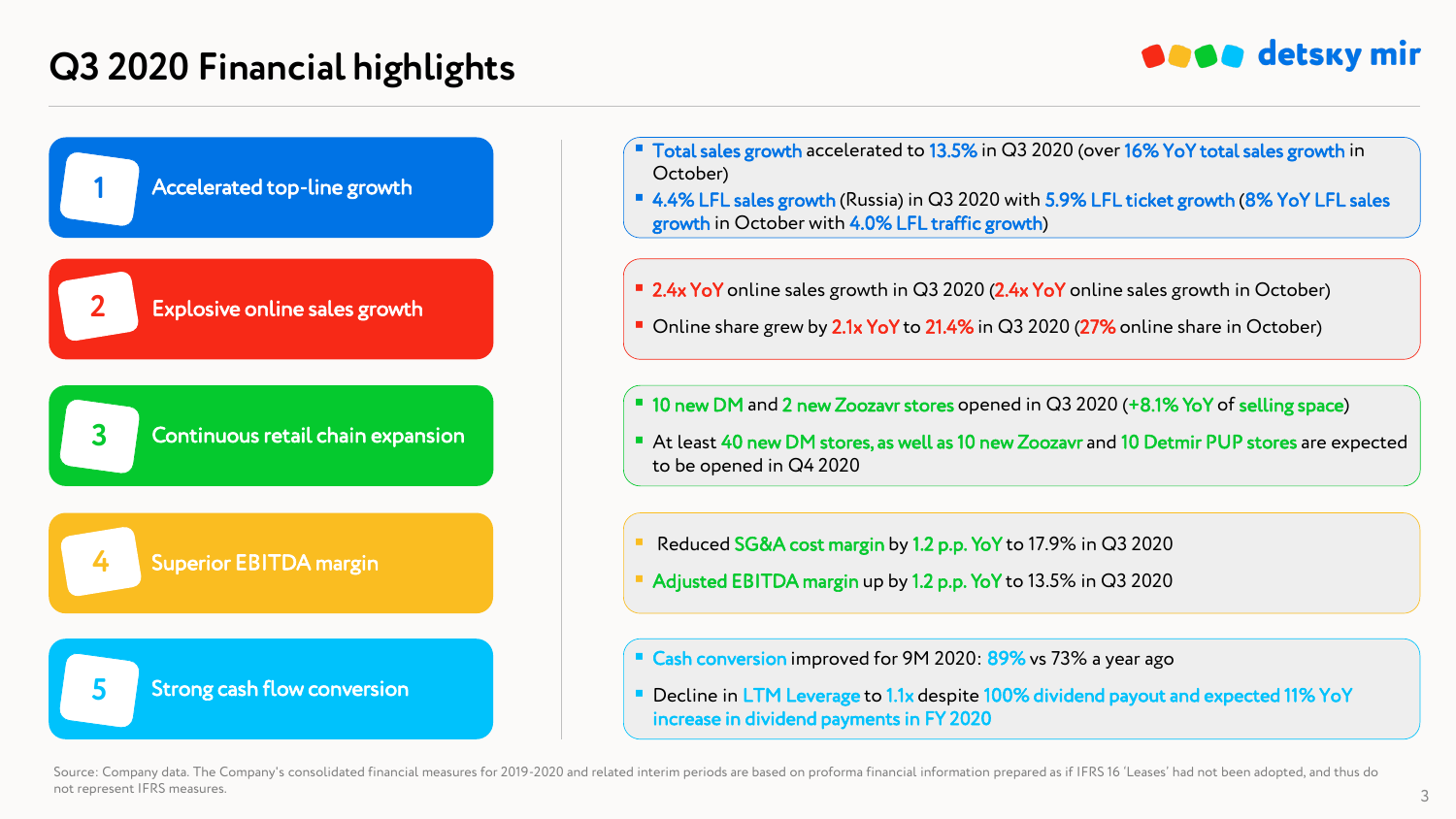## **Unlocking new growth horizons**

## **SASA** detsky mir

Expand omnichannel proposition and enhance UX/CX

Marketplace to drive assortment breadth

Accelerated investment in logistics

New verticals

- 30 new Detsky Mir stores opened in 9M'20
- Over 80% of online revenue generated via in-store pickup
- New mobile app (>60% of online sales) with 4.2 m downloads
- **Enhanced UX: revamped shopping cart, also launching new personal** account and Apple Pay and Google Pay features (A/B testing: +15% RPU)
- (1P) assortment expansion: 150k SKUs vs 100k SKUs as of Q4'19
- (3P) successfully piloting marketplace: 55k SKUs vs 5k SKUs as of Q4'19
- Launching a full-featured IT platform for merchants' accounts (first stage of a full scale rollout of marketplace)
- **E** Launching the first Regional DC in the South region (leased 6,000 sq. m)
- Signed a preliminary agreement on opening a second Regional DC in Q2'21 based on Russian Post's fulfillment center (leased 8,000 sq. m)
- Rollouting super-express delivery (up to 2 hours), also launching own delivery service based on an in-house IT platform
- **Launched initiative to increase the number of partnership pick-up points** (incl. pick-up lockers in food retailers) from 3k to 9k in 1H'21
- <sup>13</sup> pilot Zoozavr pet supplies stores opened to date: YTD sales are 80% ahead of plan
- $\blacksquare$  I dentified the first partners for digital services (next update in 1H $21$ )

#### YTD 2020 business highlights Drivers of future upside (2021-2024)

- 300 new Detsky Mir core format stores
- 800 new Detmir Pickup stores
- 45% share of online sales
- Mobile first concept with best-in-class app
- Store digitalisation with 70% NPS across channels
- Full scale rollout of children's goods marketplace
- Leadership in the assortment targeting 2,400k SKUs (Fashion and FMCG)
- GMV to reach a double-digit share of our online sales
- 80% of online orders to be delivered next-day
- Launch of 2 Federal DCs and 3 Regional DCs
- **Aggressive roll-out of pet supplies retail chain:** 500 new Zoozavr stores with a 30% online share in sales
- Targeting double-digit pet supplies market share
- Targeting launch of at least 2 children's digital services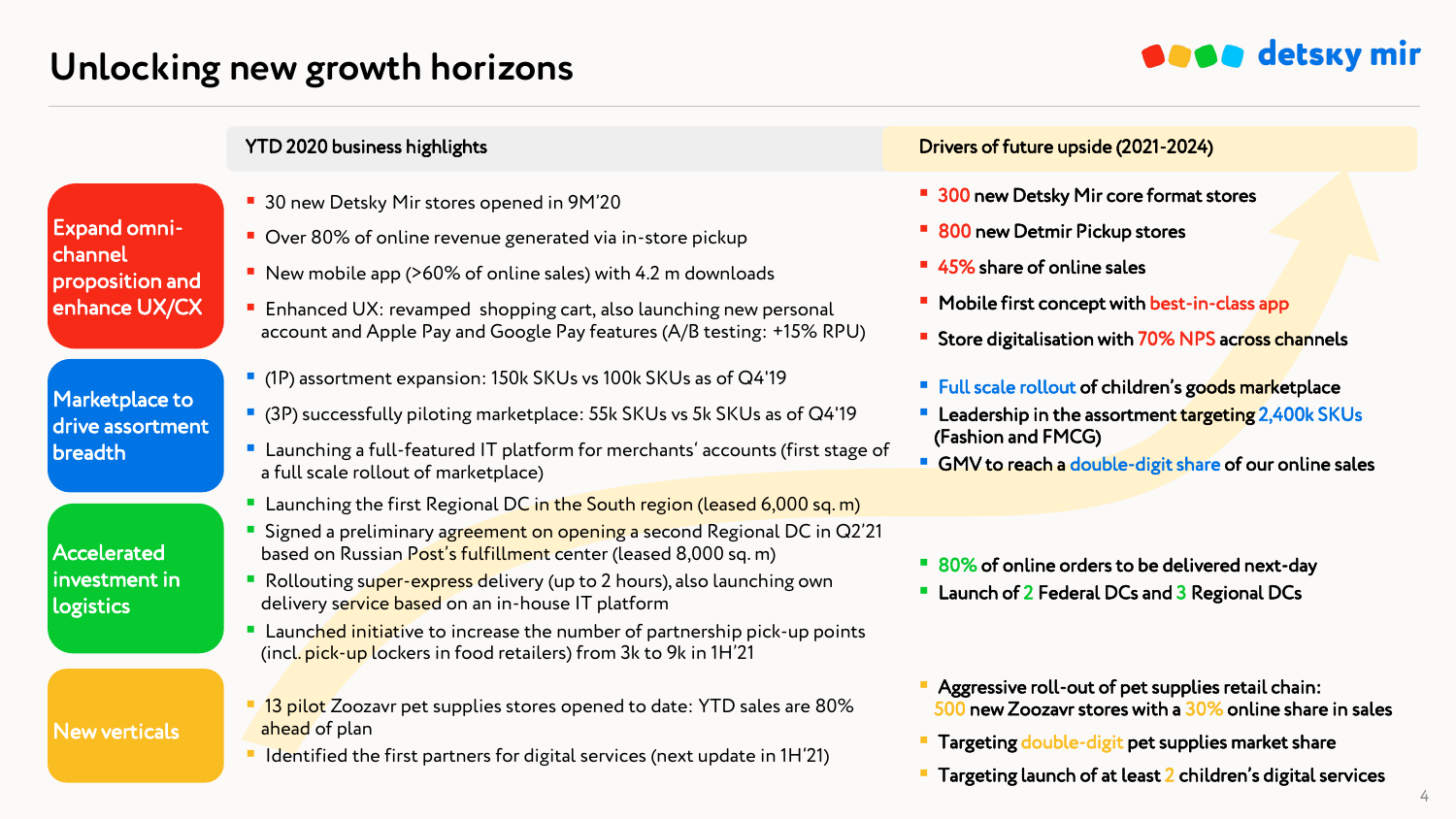## **Continued top-line growth**



Source: Company data. The Company's consolidated financial measures for 2019-2020 and related interim periods are based on proforma financial information prepared as if IFRS 16 'Leases' had not been adopted, and thus do not represent IFRS measures.

<sup>1</sup> This segment includes performance of ELC, ABC, Zoozavr stores as well as Detsky Mir retail chain in Belarus

## **SESS** detsky mir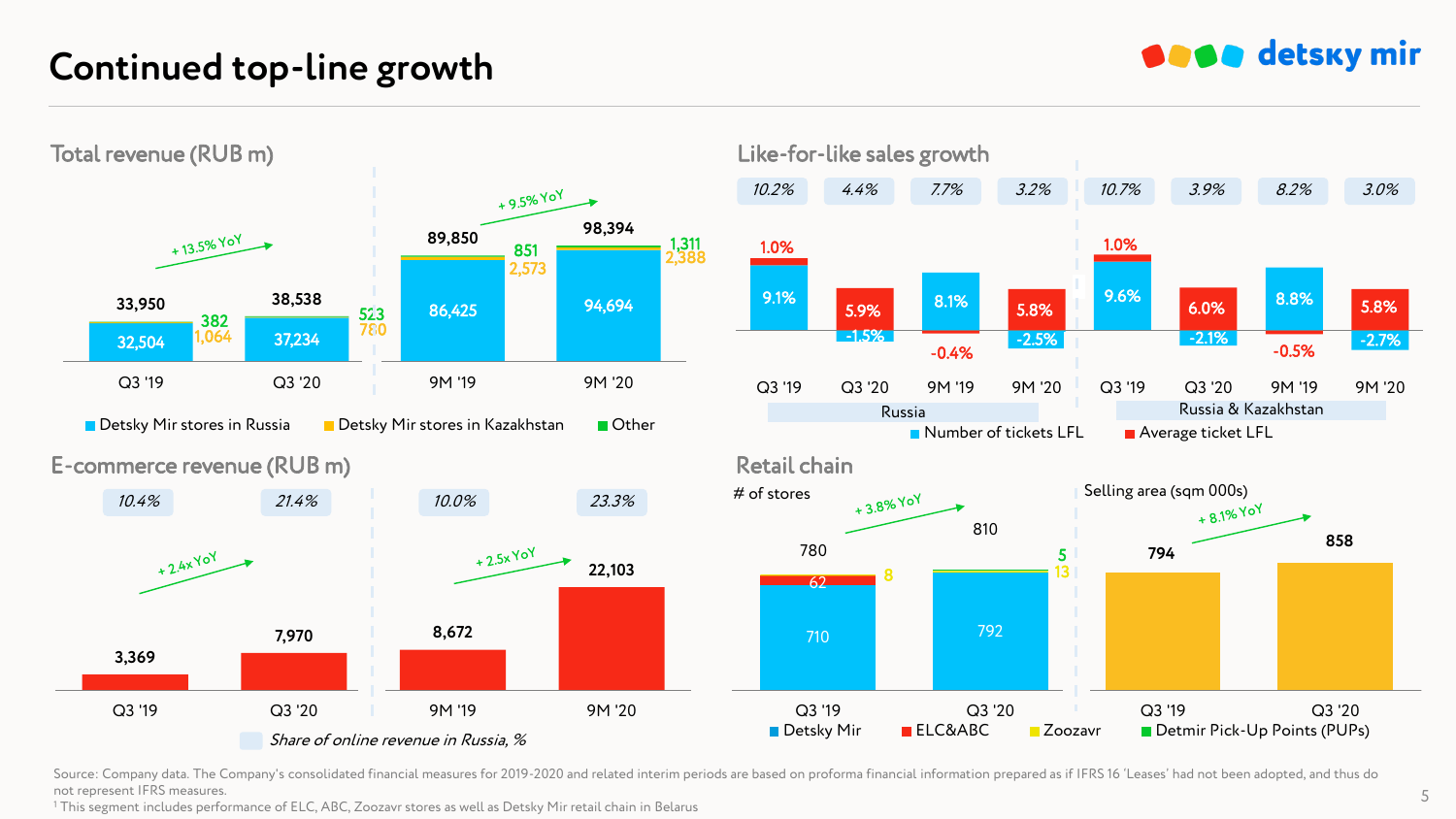## **Consistently strong profitability**

## **SASA** detsky mir

Keep investing gross margin in price leadership … Private label & direct imports, % of revenue



… to reduce SG&A expenses as % of revenue…



Adjusted SG&A expenses<sup>2</sup> as % of revenue

… while optimising store personnel and reducing rental costs …



… and drive solid profitability



Source: Company data. The Company's consolidated financial measures for 2019-2020 and related interim periods are based on proforma financial information prepared as if IFRS 16 'Leases' had not been adopted, and thus do not represent IFRS measures.

<sup>1</sup> Excluding personnel in headquarters. 2 Hereinafter, adjusted selling, general and administrative expenses is calculated as selling, general and administrative expenses adjusted for depreciation and amortisation expense additional share-based compensation expense and cash bonuses under the LTI program.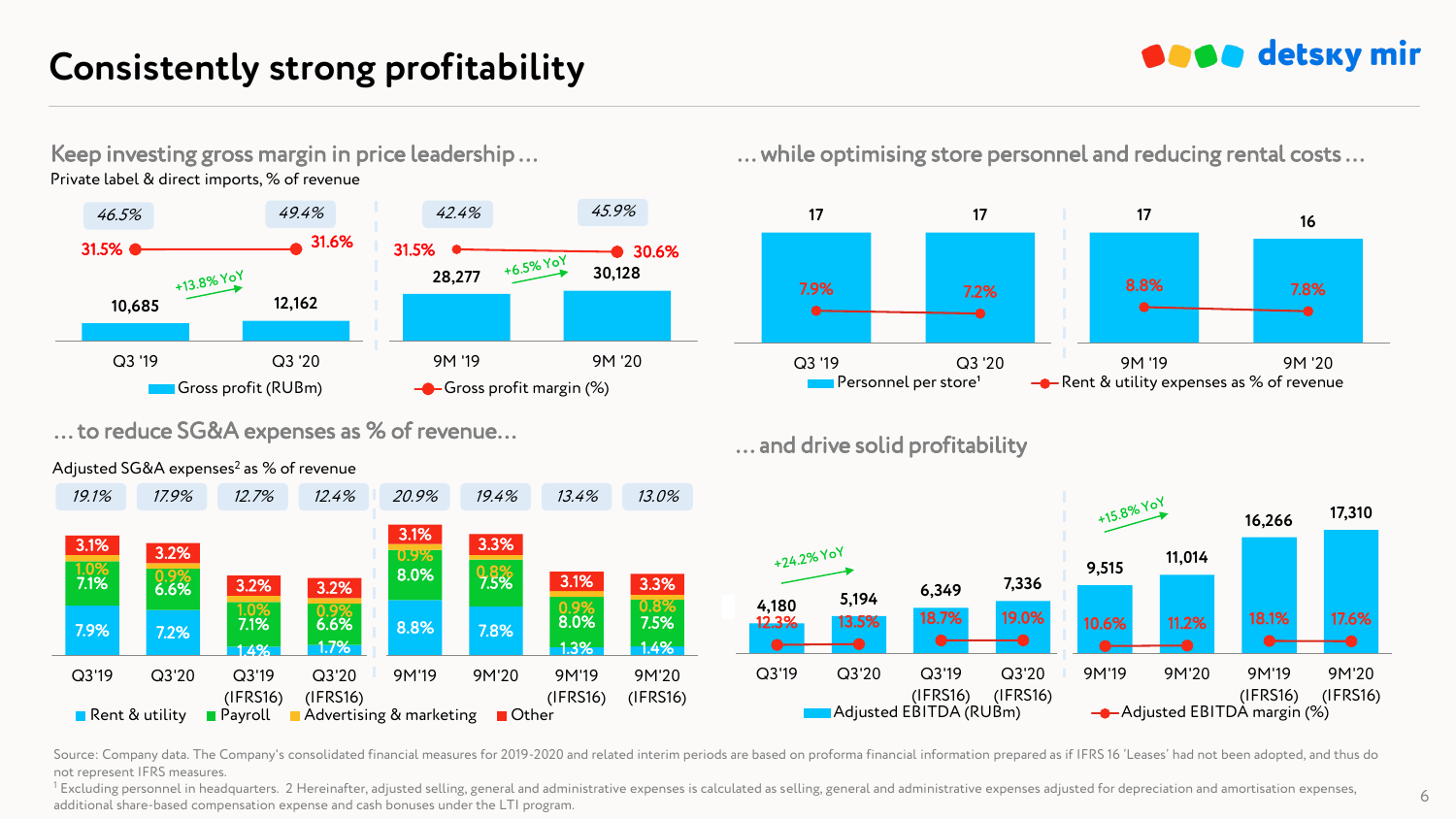## **Strong cash flow conversion**

**SESS** detsky mir

- Strong cash conversion (Adj. EBITDA- Capex) / Adj. EBITDA driven by high ROIC
- Solid operating cash flow despite an increase in NWC in Q2 due to COVID-19
- **Low finance expense on the back of the decrease YoY in net debt and interest rate**
- Disciplined capex focused on store openings and selective investments in IT and infrastructure: limited maintenance capex requirements
- ̶ Capex decreased by 52% YoY thanks to a less aggressive store expansion, as well as the absence of one-off capital expenses which were made in 2019

### Strong cash conversion and financial returns



### Comments Cash flow (RUB m)

|                                               | 2018     | 2019     | <b>9M'19</b> | 9M'20    | <b>9M'19</b><br>IFRS16 | 9M'20<br>IFRS16 |
|-----------------------------------------------|----------|----------|--------------|----------|------------------------|-----------------|
| <b>Adjusted EBITDA</b>                        | 12,666   | 14,725   | 9,515        | 11,014   | 16,266                 | 17,310          |
| Changes in NWC                                | (7, 156) | (132)    | (3,815)      | (7, 124) | (3,752)                | (7,079)         |
| Cash income taxes paid                        | (1,083)  | (1,696)  | (957)        | (985)    | (957)                  | (985)           |
| Net finance expense paid                      | (1,624)  | (2,023)  | (1, 393)     | (1, 336) | (3,190)                | (3,140)         |
| Other operating cash flow                     | 688      | 348      | 520          | 1,156    | 520                    | 1,118           |
| Operating cash flow                           | 3,489    | 11,222   | 3,870        | 2,726    | 8,887                  | 7,224           |
| <b>CAPEX</b>                                  | (3,793)  | (3,507)  | (2,567)      | (1,221)  | (2,567)                | (1,221)         |
| DC construction                               | (1,825)  | (449)    | (399)        | (110)    | (399)                  | (110)           |
| Store openings, IT & maintenance <sup>2</sup> | (1,968)  | (3,058)  | (2,167)      | (1, 110) | (2,167)                | (1, 110)        |
| <b>Free cash flow</b>                         | (303)    | 7,715    | 1,303        | 1,505    | 6,321                  | 6,321           |
| Investment cash flow                          | (3,794)  | (3,467)  | (2, 545)     | (1, 192) | (2, 545)               | (1, 192)        |
| Financial cash flow                           | 483      | (9, 322) | (3,943)      | (1, 807) | (8,961)                | (6,305)         |
|                                               |          |          |              |          |                        |                 |

Source: Company data

Note: The Company's consolidated financial measures for 2019-2020 and related interim periods are based on proforma financial information prepared as if IFRS 16 'Leases' had not been adopted, and thus do not represent IFRS

1 Calculated as operating profit for the past 12-months period, divided by average capital invested (simple average of the balance of capital invested at the end of respective periods). Capital invested is calculated as ne

2 In 2019, the increase in capital expenses was driven by a RUB 844m payment (net of VAT) for the acquisition 7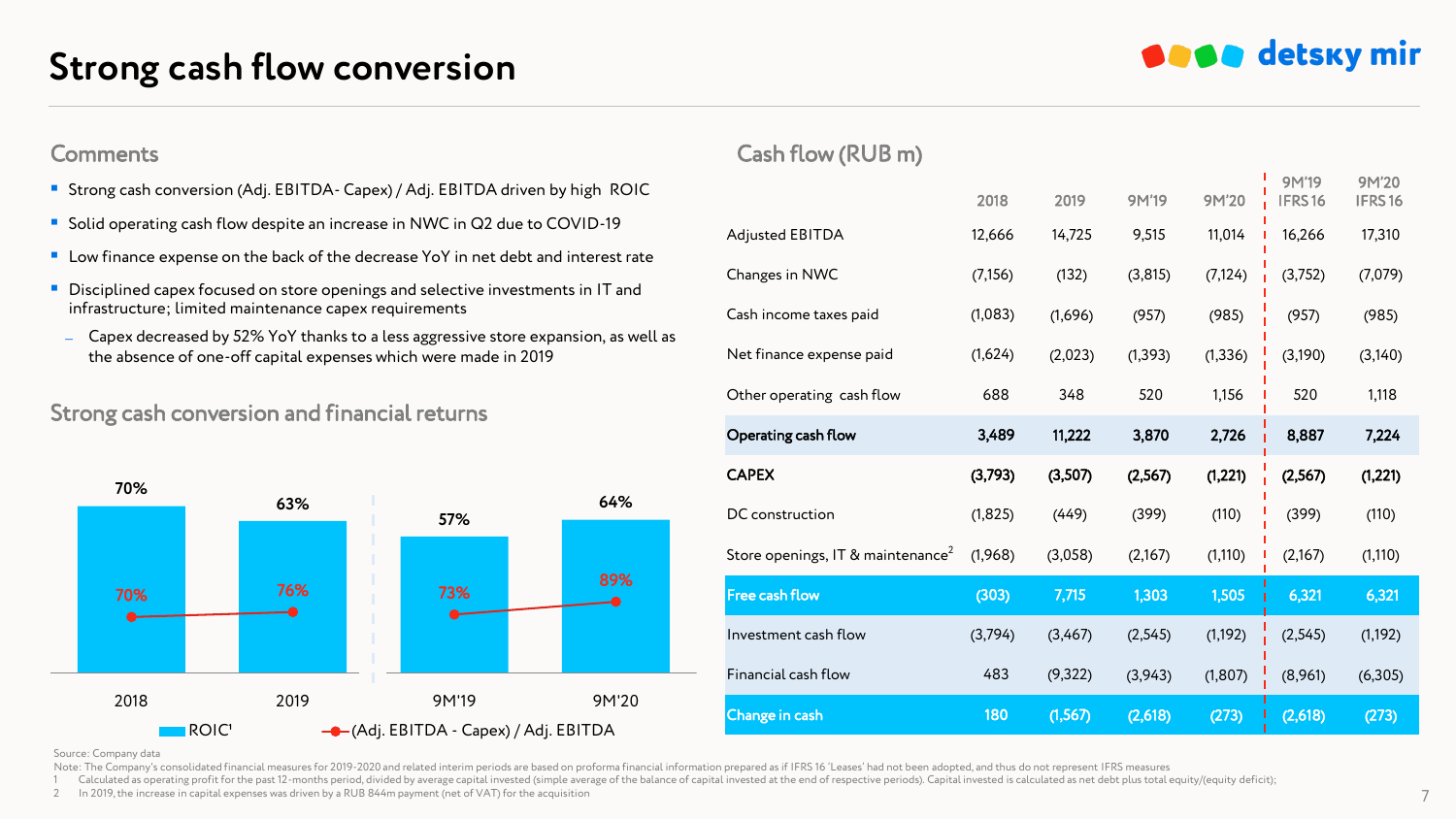## **Conservative financial policy**





### Debt maturities as of 30 September 2020 (RUB m)



## Weighted average interest rate<sup>1</sup> (%)



#### Source: Company data

Note: The Company's consolidated financial measures for 2019-2020 and related interim periods are based on proforma financial information prepared as if IFRS 16 'Leases' had not been adopted, and thus do not represent IFRS 1 Calculated on the basis of the weighted interest rates applying to the specified indebtedness (weighted by the principal amount of such indebtedness) as of the dates specified  $\frac{1}{2}$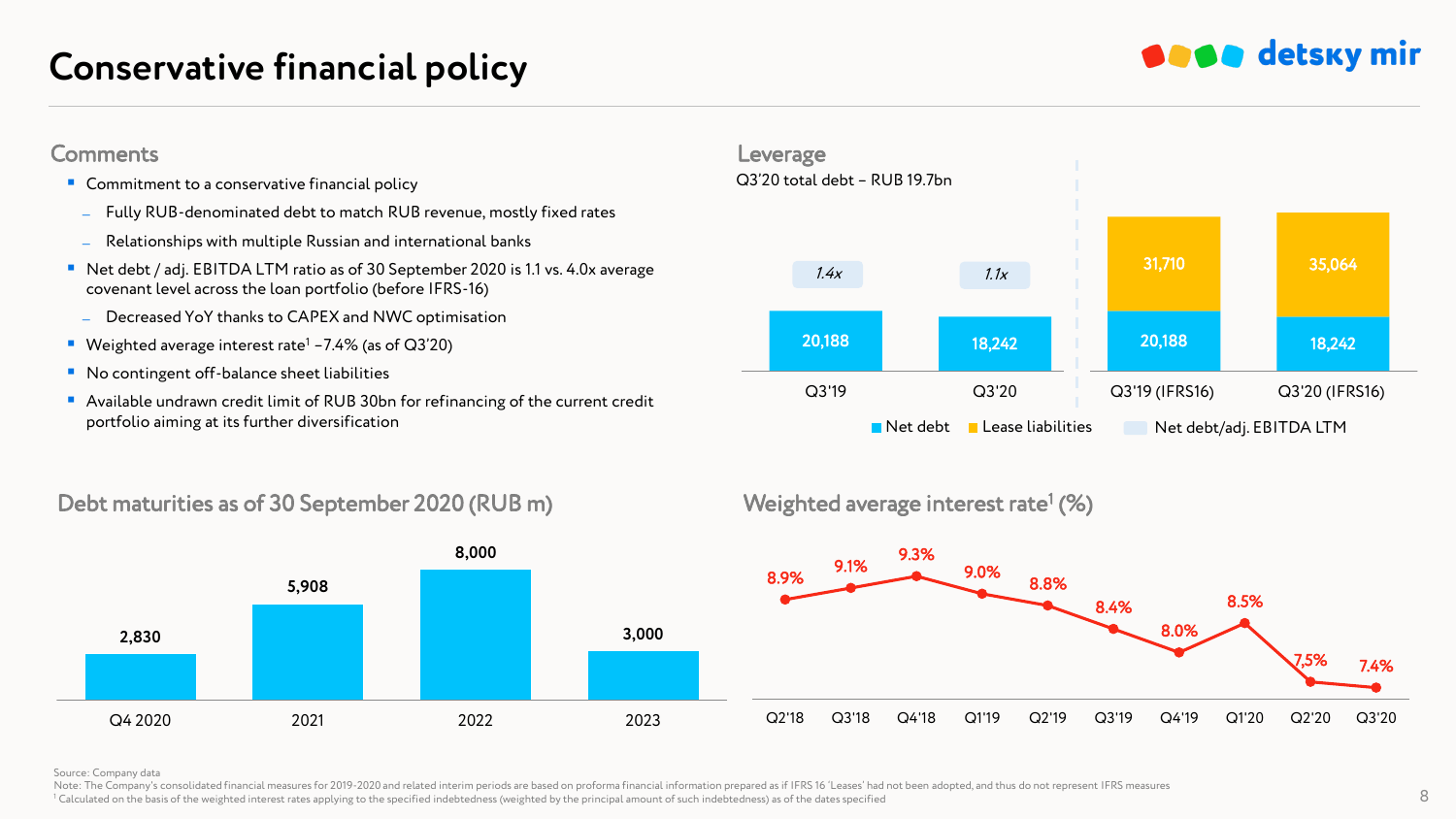## **Sustainably high returns to shareholders**

- Asset-light cash generative model underpins significant dividend paying capacity
	- ̶ Dividends as major differentiator from most Russian high-growth retailers
- ̶ Able to consistently maintain sound leverage levels despite significant dividend payout
- Dividend policy: payout ratio of at least 50% of consolidated IFRS net income for the previous year
	- ̶ Historically, paying out up to 100% of net income under RAS
	- ̶ Typically two dividend payments per year (9m interim and full year)
- Detsky Mir paid out interim dividends of RUB 3.7bn for 9m 2019 in Q4 2019, and dividends of RUB 4.1bn for Q4 2019 in Q2-Q3 2020
- Executive team will recommend the BoD and its Shareholders to pay out an interim dividends for 9M 2020 of RUB 3.8bn (100% of net income under RAS)
- FX losses of RUB 2.6bn affected adjusted net profit in 9M'20 (80% non-cash)



### Dividends as % of adjusted net income History of declared dividends (RUB m)<sup>2</sup>



#### Source: Company data

Note: The Company's consolidated financial measures for 2019-2020 and related interim periods are based on proforma financial information prepared as if IFRS 16 'Leases' had not been adopted, and thus do not represent IFRS <sup>1</sup> Hereinafter adjusted net profit is calculated as profit for the period adjusted for the share-based compensation expense and cash bonuses under the LTI program

#### <sup>2</sup>2020 Dividends are subject to the BoD and shareholder votes

**SASA** detsky mir

Comments Adjusted net income (RUB m)<sup>1</sup>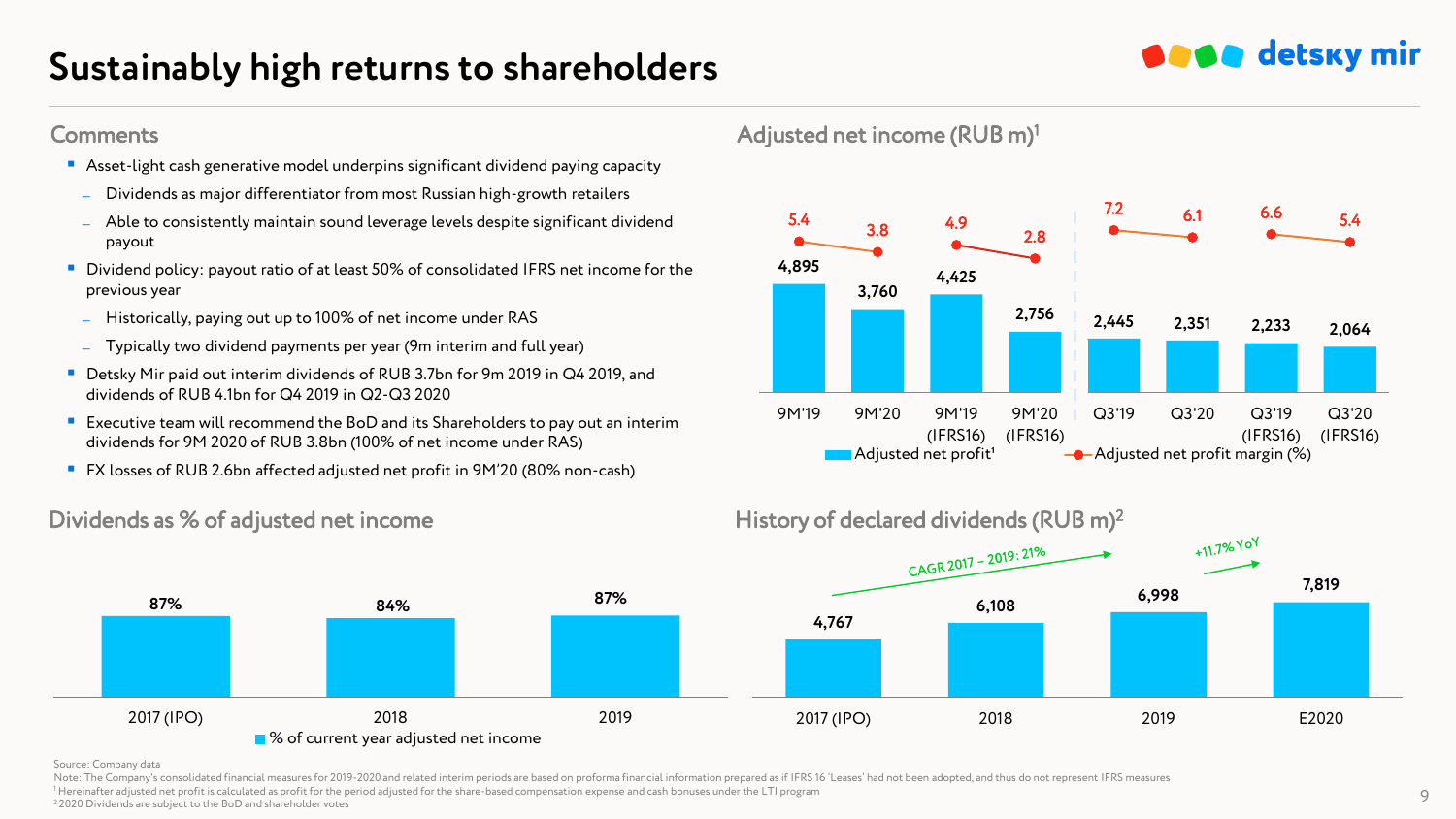## **Short and mid-term guidance reiterated**



|                                  | <b>FY2019</b>                                                                                                                                             | Guidance                                                                                                                                                                                                                            |
|----------------------------------|-----------------------------------------------------------------------------------------------------------------------------------------------------------|-------------------------------------------------------------------------------------------------------------------------------------------------------------------------------------------------------------------------------------|
| <b>New store openings</b>        | 101 new stores                                                                                                                                            | 70 Detsky Mir stores in 2020 (mostly in Q4)<br>$\mathcal{L}_{\mathcal{A}}$<br>At least 300 Detsky Mir stores in medium-term<br>П<br>Detmir PUP: 10 in 2020; 800 in medium-term<br>П<br>Zoozavr: 10 in 2020; 500 in medium-term<br>П |
| <b>Revenue</b>                   | 7.2% total LFL growth, 8.5% ticket<br>16.1% total revenue growth<br>Share of online sales at 11.2%                                                        | New strategic initiatives (Zoozavr, PUP, MP) allow the Company to<br>sustain similar growth rate as in past few years<br>Online revenue to increase to 45% of total revenue                                                         |
| <b>Adjusted EBITDA</b><br>margin | <b>11.4%</b> under IAS17<br><b>18.5% under IFRS16</b><br>32.3% gross margin<br>Rent & utility expenses of 8.6% and personnel<br>expenses of 8.0% of sales | <b>10% area</b> under IAS17<br>Double-digit under IFRS16<br>Continued gross margin investment in traffic<br>Grow share of higher-margin PL sales to $~60\%$<br>Reduced personnel & rental expense margins thanks to efficiency      |
| Leverage                         | 1.2x leverage                                                                                                                                             | Disciplined financial policy with target leverage below 2.0x despite<br>accelerated investment in logistics and IT                                                                                                                  |
| <b>Dividends</b>                 | 87% of IFRS net income<br>100% of RAS net income                                                                                                          | Payout ratio of at least 50% of IFRS net income<br>Management recommendation - 100% of RAS net income                                                                                                                               |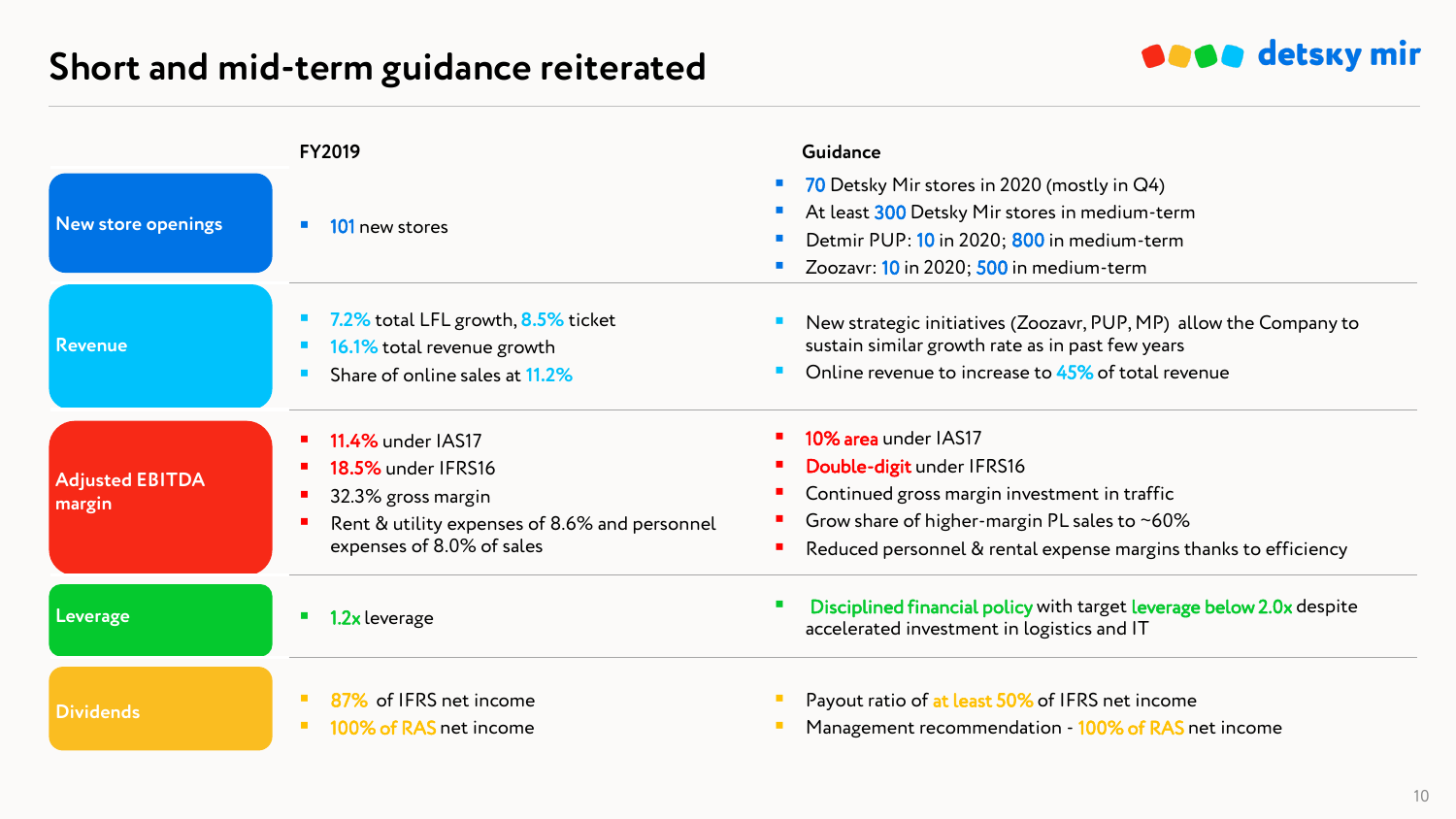

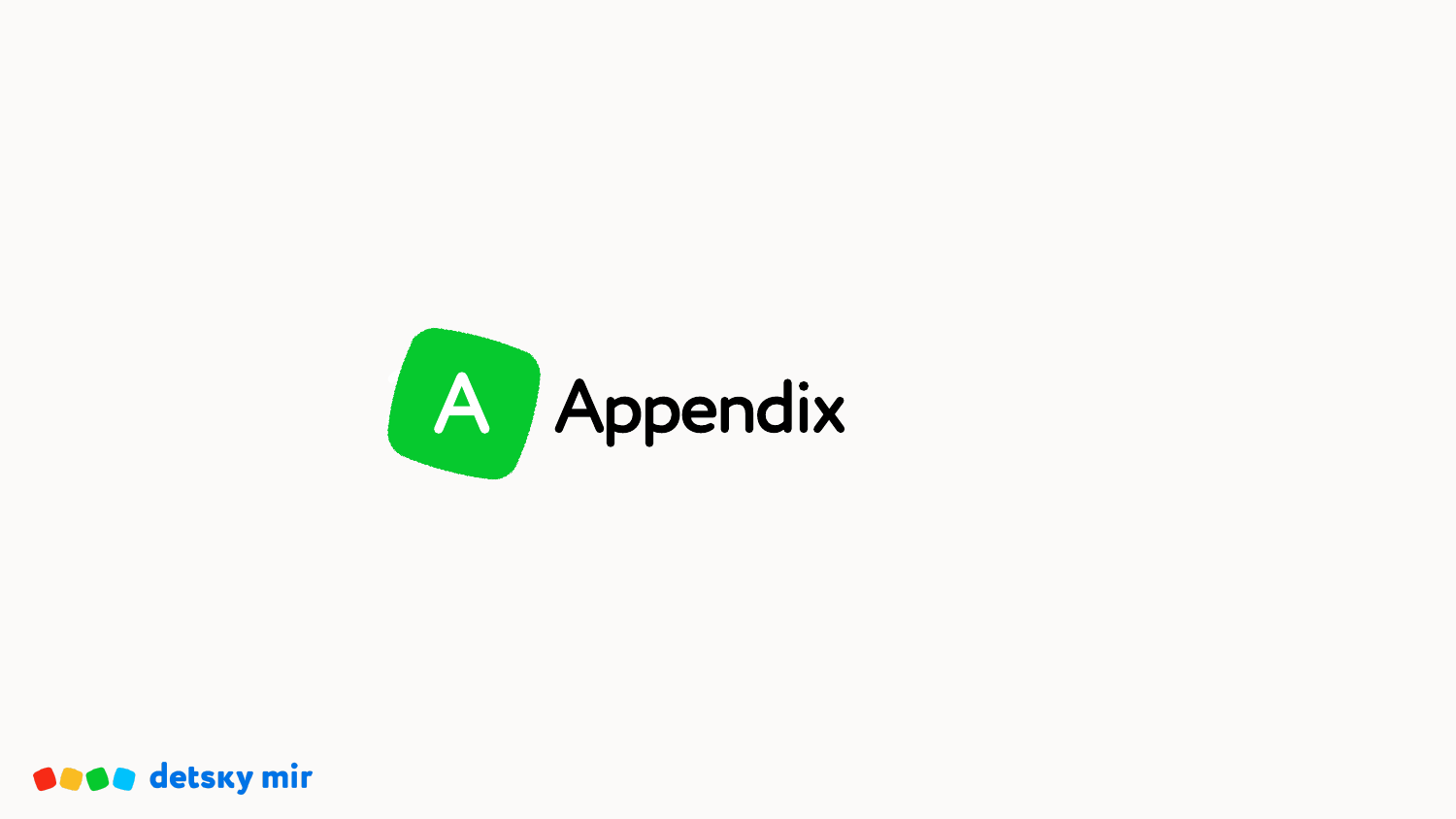## **New Government measures to support birth rates and boost disposable income for families with children**



**SESS** detsky mir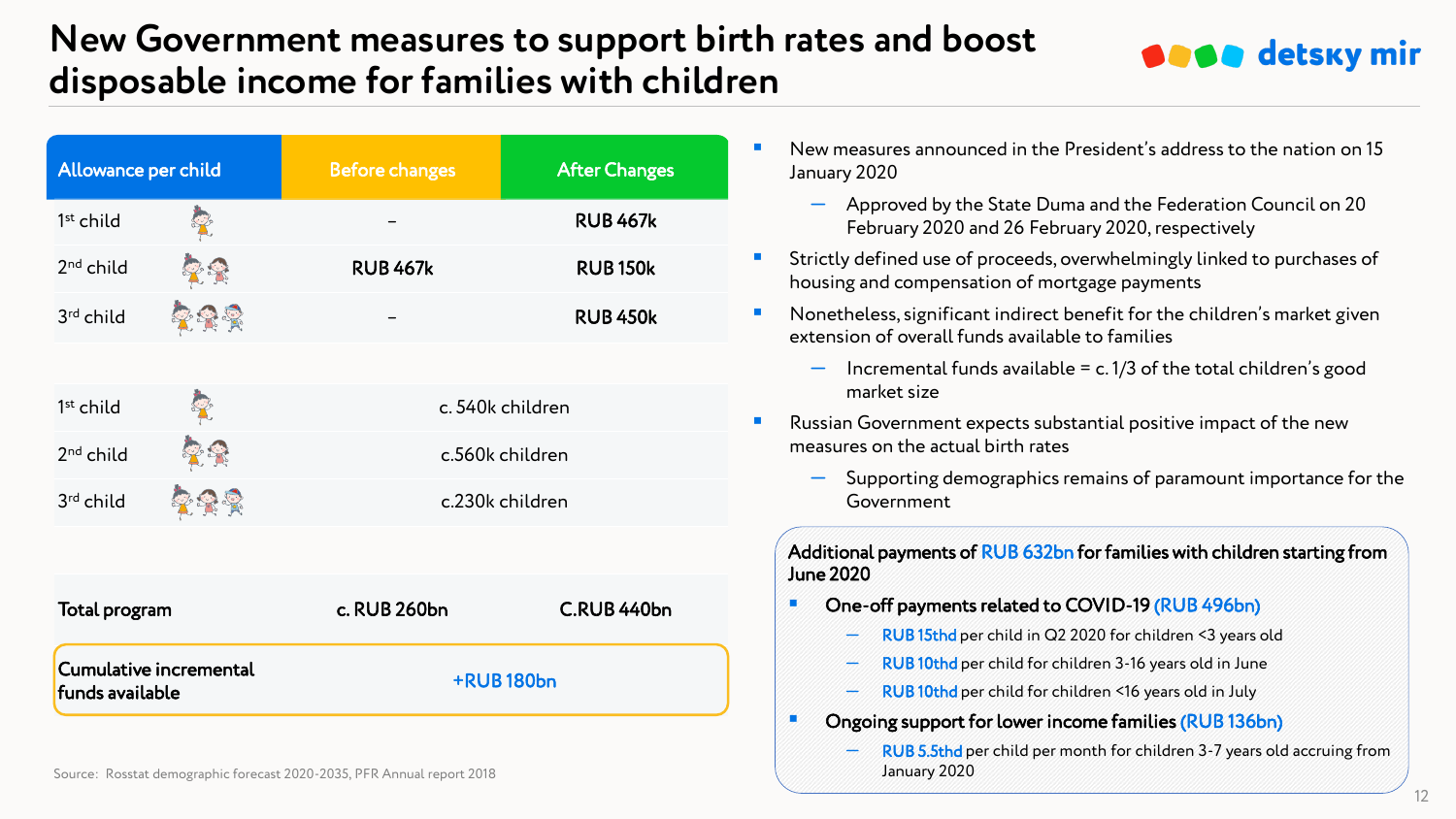## **Gaining market share in baby food and diapers segments**

Baby food sales by channel in Russia



**SESS** detsky mir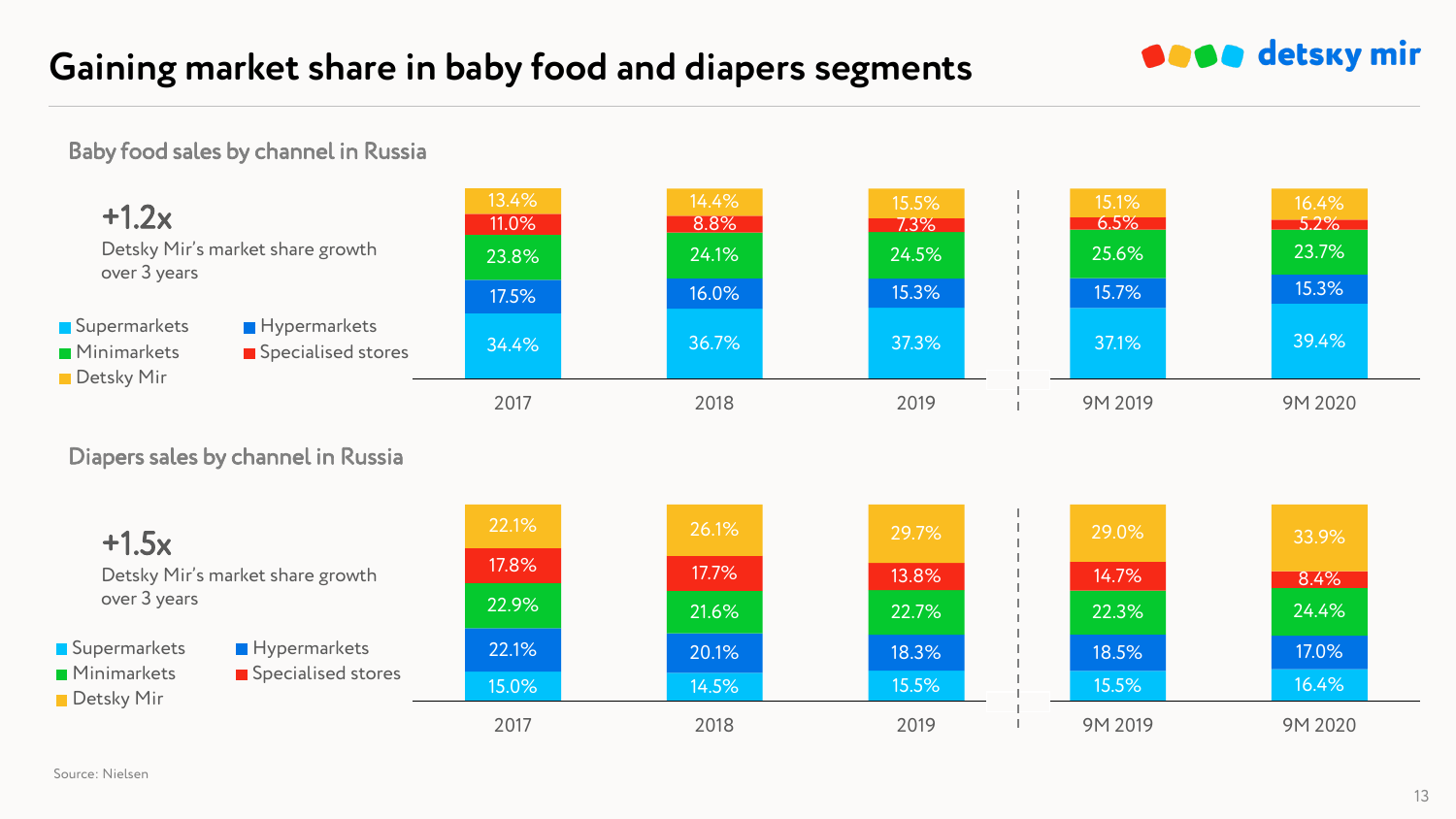#### Annual compensation structure

|          |                              | <b>CEO</b> | «CEO-1» | «CEO-2»     |
|----------|------------------------------|------------|---------|-------------|
| Fixed    |                              | 50%        | 50%-80% | 70%-85%     |
| Variable | Total                        | 50%        | 20%-50% | 15%-30%     |
|          | Incl. Financial <sup>1</sup> | 25%        | 4%-15%  | $3\% - 9\%$ |
|          | Incl. Financial <sup>2</sup> | 25%        | 16%-35% | 10.5%-24%   |

#### Last LTI programme

At IPO

- %-based payment linked to valuation increase at IPO
- Amount calculated as 3% from the differential between new liquidity event (i.e. IPO) price and RCIF price in 2015
- 50%/50% cash and share based payments (via purchases of shares in the open market)

#### After IPO

- **Approved by the Board of Directors in August 2017**
- Covers the 3-year period to February 2020, the third anniversary of the Company's IPO, senior management in continuing employment by the Company as of that anniversary will be eligible for cash payments from a pool equivalent in value to up to 4.6% of the increase in the Company's stock market value (including dividend payments) over the period
- The LTIP also provides for additional cash payments expected to total around RUB 500m (plus any social taxes)

New equity-based compensation programme

**SASA** detsky mir

#### The new 3-year LTIP

Approved by the Board of Directors in October 2019

- Covers the 3-year period from the end date of the previous program (Feb 8, 2020) to February 7, 2023
- Senior management team in continuing employment by the Company and in program membership as of April 30, 2024 will be eligible for the Company's share grants and cash payments from a bonus fund valued at up to 4.6% of the increase in the Company's stock market value (incl. dividend payments) over the period. The new LTIP includes more than 20 key employees of the Company

### Incentive program to cement the management's long-term focus on shareholder value creation

<sup>1</sup> Financial KPIs - EBITDA, net income, revenues

 $^2$  Functional KPIs – specific operational KPIs, individual for each role  $14$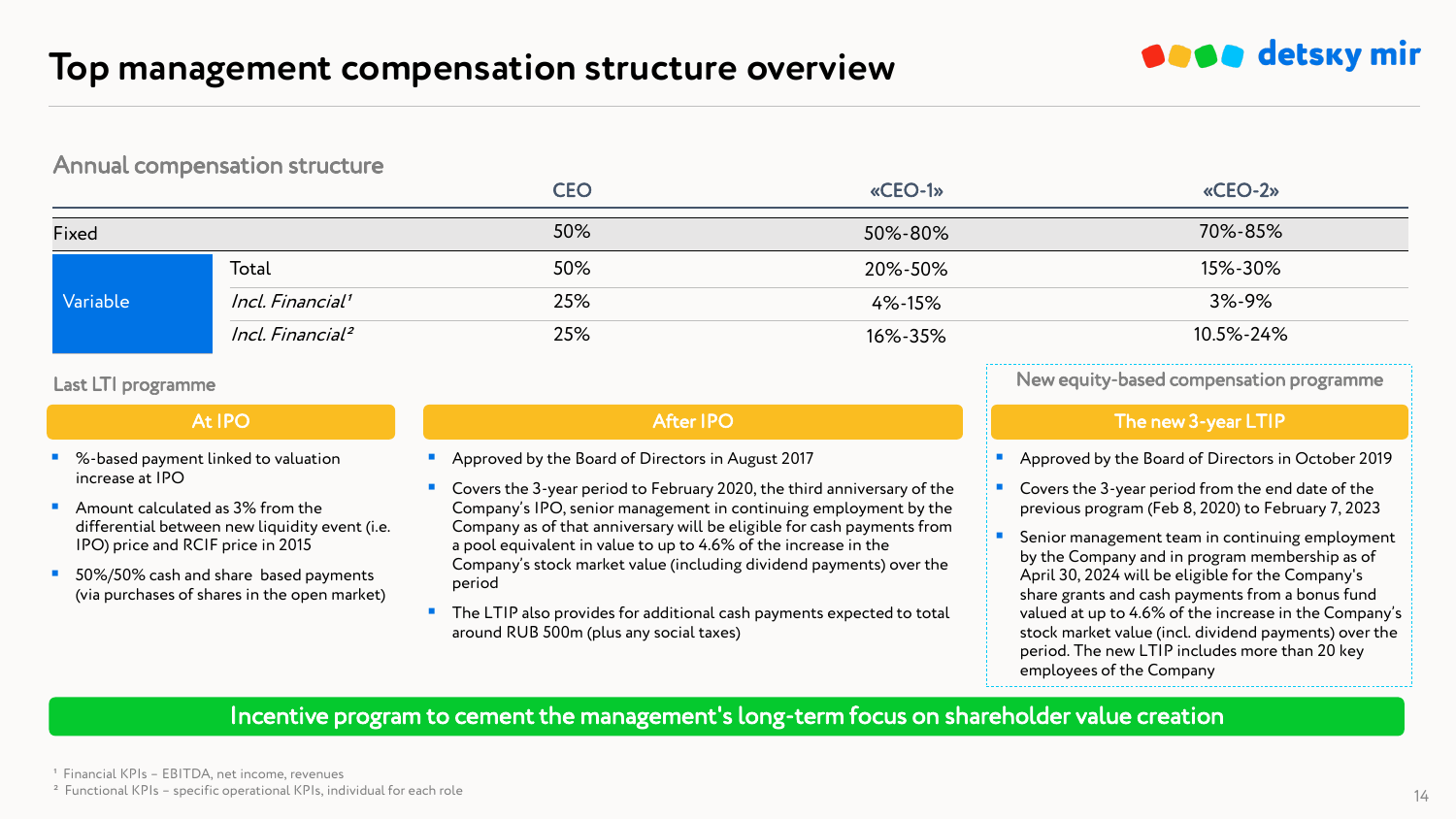## **Robust like-for-like performance**

## **SESS** detsky mir



| LFL growth        | LFL growth 2016 | LFL growth 2017 | LFL growth 2018 | LFL growth 2019 |
|-------------------|-----------------|-----------------|-----------------|-----------------|
| Total             | 12.3%           | 7.2%            | 4.3%            | 6.8%            |
| Average ticket    | 5.9%            | $(4.4\%)$       | $(2.4\%)$       | $(1.0\%)$       |
| Number of tickets | 6.0%            | 12.2%           | 6.9%            | 7.9%            |

#### Detsky Mir (Russia) demonstrated attractive LFL revenue growth rate (+3.2%) in 9M 2020

Source: Company data, publicly available data with respect to other companies Note: LfL growth in RUB terms. LfL growth includes only DM stores in Russia that have been in operations for at least 12 full calendar months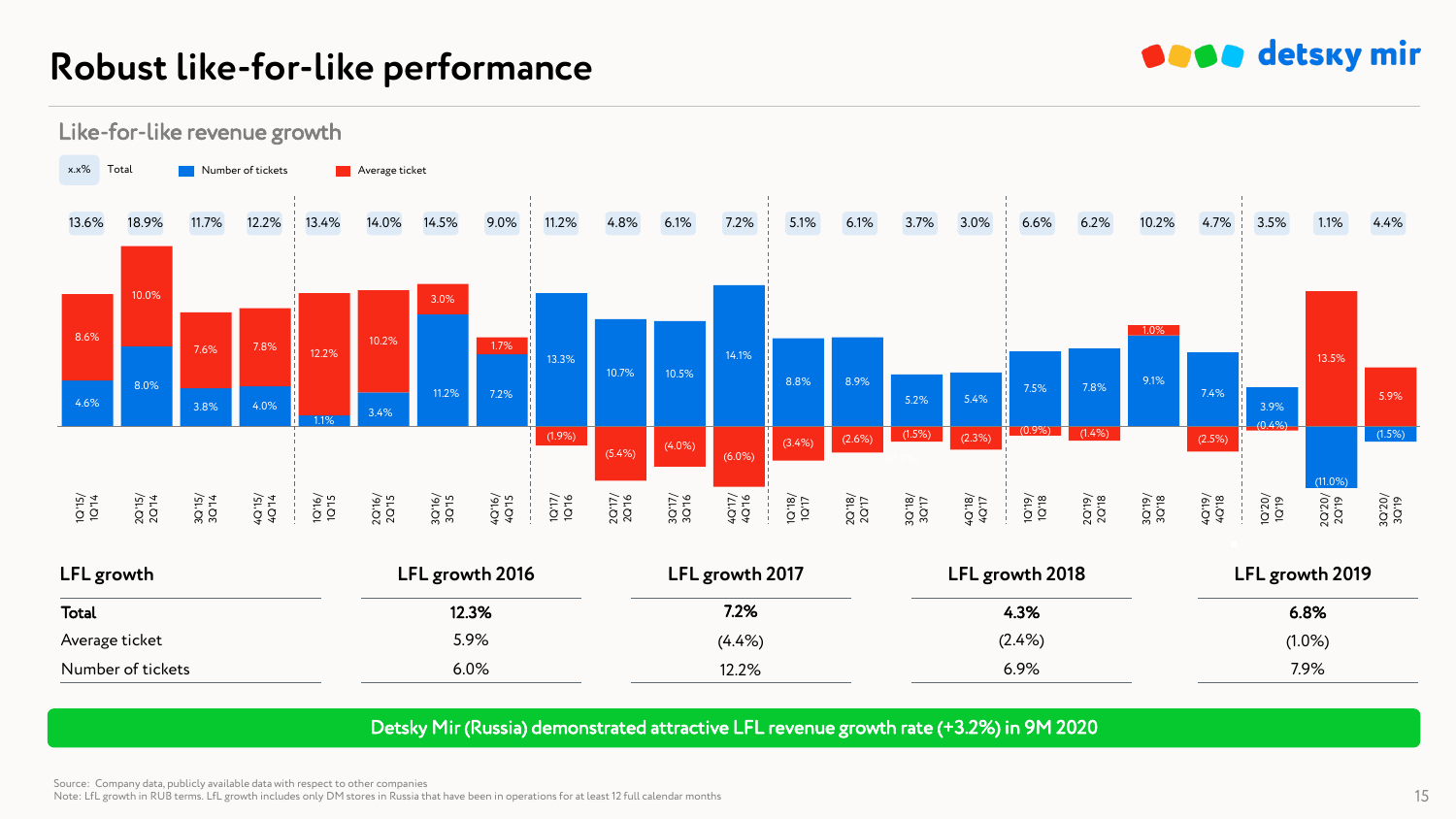

#### $(RUB \, m,$  unless specified otherwise)<sup>1</sup>  $Q = 1$  comments

|                                                            | 2018     | 2019    | 9M 2019 | 9M 2020  |                              |  |
|------------------------------------------------------------|----------|---------|---------|----------|------------------------------|--|
| Number of stores                                           | 743      | 842     | 780     | 810      |                              |  |
| Detsky Mir and Detmir Pickup                               | 673      | 770     | 710     | 797      | Sales growth                 |  |
| ELC, ABC, Zoozavr stores                                   | 70       | 72      | 70      | 13       |                              |  |
| Selling space (k sqm)                                      | 768      | 843     | 794     | 858      |                              |  |
| Revenue                                                    | 110,874  | 128,764 | 89,850  | 98,394   |                              |  |
| % total sales growth                                       | 14.3%    | 16.1%   | 17.3%   | 13.5%    | Improved opera<br>efficiency |  |
| % LFL sales growth                                         | 4.9%     | 7.2%    | 7.7%    | 3.2%     |                              |  |
| LTM Revenue per sqm <sup>2</sup> (RUB thousand / sqm)      | 152      | 160     | 165     | 166      |                              |  |
| Online sales <sup>4</sup>                                  | 8,771    | 14,489  | 8,672   | 22,103   |                              |  |
| Share of online sales in Russia                            | 8.2%     | 11.7%   | 10.0%   | 23.3%    |                              |  |
| Gross profit                                               | 36,829   | 41,532  | 28,277  | 30,128   | <b>Superior EBITD</b>        |  |
| Margin, %                                                  | 33.2%    | 32.3%   | 31.5%   | 30.6%    | margin                       |  |
| LTM Gross profit per sqm <sup>2</sup> (RUB thousand / sqm) | 51       | 52      | 53      | 53       |                              |  |
| Adjusted SG&A                                              | 24,116   | 26,799  | 18,753  | 19,066   |                              |  |
| % of revenue                                               | 21.8%    | 20.8%   | 20.9%   | 19.4%    |                              |  |
| <b>Adjusted EBITDA</b>                                     | 12,666   | 14,725  | 9,515   | 11,014   | Capex                        |  |
| Margin, %                                                  | 11.4%    | 11.4%   | 10.6%   | 11.2%    |                              |  |
| Adjusted profit for the period                             | 7,229    | 8,022   | 4,895   | 3,760    |                              |  |
| Margin, %                                                  | 6.5%     | 6.2%    | 5.4%    | 3.8%     | Conservative                 |  |
| <b>Total debt</b>                                          | 21,470   | 19,250  | 20,906  | 19,738   |                              |  |
| Cash and cash equivalents                                  | (3, 335) | (1,769) | (717)   | (1,496)  | financial policy             |  |
| Net debt                                                   | 18,135   | 17,481  | 20,188  | 18,242   |                              |  |
| Net debt / LTM Adjusted EBITDA                             | 1.4x     | 1.2x    | 1.4x    | 1.1x     |                              |  |
| Capex                                                      | (3,794)  | (3,507) | (2,567) | (1, 221) | <b>Attractive</b>            |  |
| % of revenue                                               | 3.4%     | 2.7%    | 2.9%    | 1.2%     | returns for                  |  |
| <b>Dividends declared</b>                                  | 6,108    | 6,998   | 6,698   | 7,8194   | shareholders                 |  |

**Strong support from online channel and company's rapid** adjustment to the pandemic-affected environment conditions

vth

operating

**EBITDA** 

**Lower LFL Sales growth rate caused by lower traffic because of** the government's measures on the lockdown but supported but stronger average ticket size growth

- Declining gross margin due to investment in price leadership to support LFL growth
- Improvement in SG&A by 1.5 p.p YoY driven by increased operational efficiency
- **Increase in EBITDA margin supported by significant discounts** from landlords during lockdown
- **Substantial share of variable part in the payroll allowed to** brought the SG&A share down as well
- Asset-light business model allows to achieve superior cash flow generation
- Net debt / adj. EBITDA as of 30-September-2020 is 1.1x vs. tive the conservative across the loan portfolio conservative across the loan portfolio Conservative A.Ox average leverage covenant level across the loan portfolio
	- **Continuous dividend payout track record**
	- Yearly dividend payments increased more than 19-fold from 2013

Source: Company data

<sup>1</sup> The Company's consolidated financial measures for 2018-2020 and related interim periods are based on proforma financial information prepared as if IFRS 16 'Leases' had not been adopted, and thus do not represent IFRS m

<sup>2</sup> Calculated per average space for the period

<sup>3</sup> Online sales (including sales via "in-store pickup" service)

<sup>4</sup> Declared dividends includes the Executive team's recommendation of the payment of the interim dividends for 9M 2020 of RUB 3.8bn (100% of net income under RAS) 16